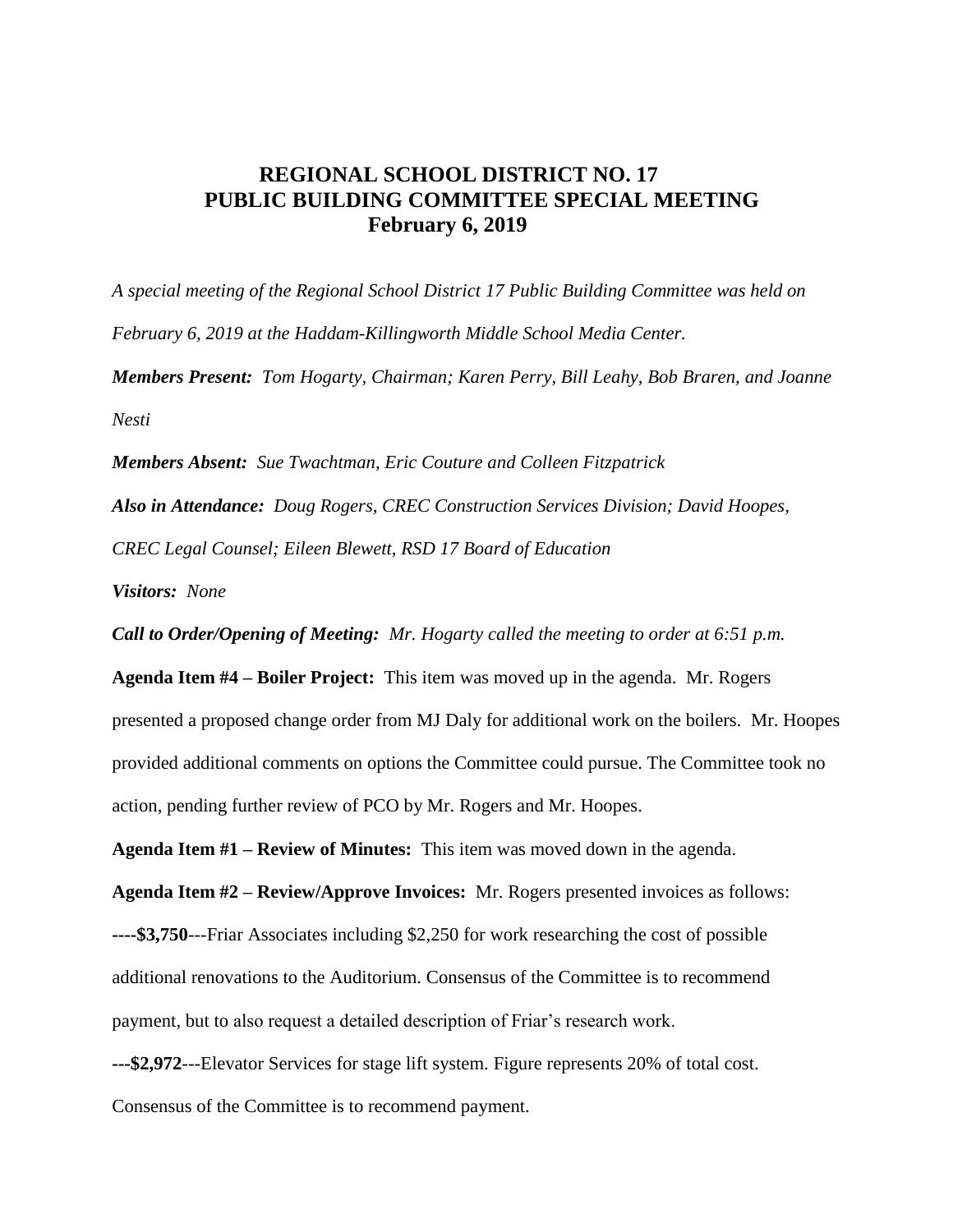**---\$46,550**---MJ Daly for work on Boiler Project.

Consensus of the Committee is to table the item until the next meeting on February  $20<sup>th</sup>$ .

**---\$9,500**---MJ Daly for work on the Boiler Project.

Consensus of the Committee is to table the item until the next meeting on February  $20<sup>th</sup>$ .

**---\$39.99**---Amerigas for service dispatch charge for Boiler Project.

Consensus of Committee is to approve payment.

Mr. Rogers presented change orders as follows:

**---\$3,757.20**---Mercury Electric for reconsideration of previously tabled change order connected to labor for installation of replacement light sensors in High School and Central Office gymnasiums.

Consensus of Committee is to table the item, pending further review by Project Manager.

**---No Charge**---83 V-Fixture replacements for exterior lighting project.

Consensus of the Committee is to approve.

**Agenda Item #1 – Review of Minutes:** No changes were made to the minutes from the Committee meeting on January  $16<sup>th</sup>$ .

**Agenda Item #3 – Photovoltaic Project:** Work has been completed on racking system. Still awaiting delivery of solar panels in mid-March.

**Agenda Item #5 – Lighting Project:** Punch list items being addressed by Mercury Electric. V Fixture approval by Committee moves that work forward.

**Agenda Item #6** – **Auditorium Project:** Stage lift process continues with approval of above invoice. Work also continues on panels for ADA bridge and Insalco has addressed a problem with software related to stage lighting.